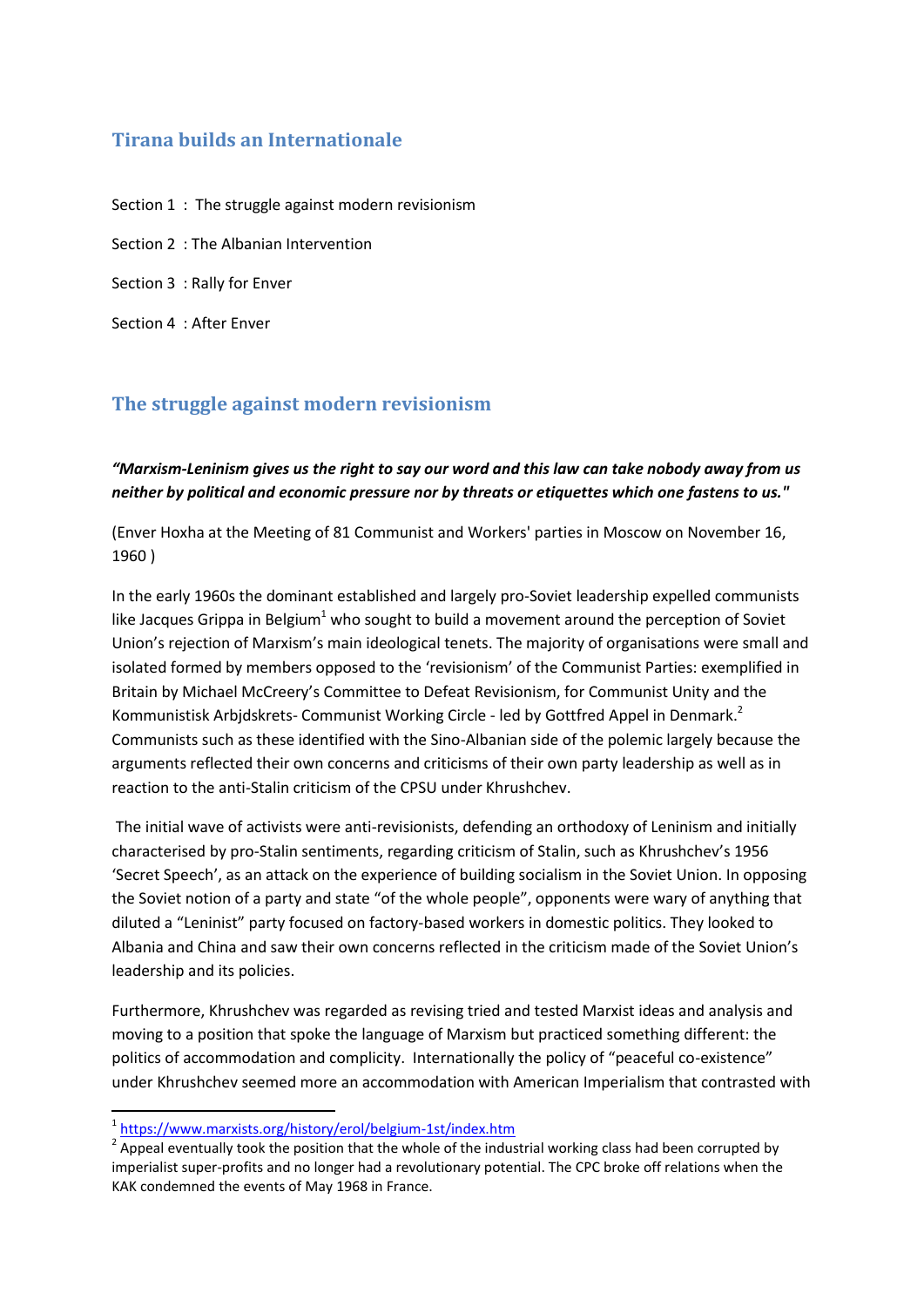anti-revisionist rhetorical support for militant (so much the better if armed) struggles against Western imperialism.

As the ideological arguments were racket up, a new influx of activists saw the opposition on a different plane. The Albanian argument remained a basic defence of Marxist-Leninist doctrine, from China came a more nuanced response to the development of modern revisionism. Beginning in the early Sixties the conviction, far from an orthodox position, that class contradictions and class struggle continues in socialist societies, was examined by Mao. So the appeal of China to its Western supporters was never simply negative, the means to differentiate one's politics from the Soviet Union and the politics of the pro-Moscow Communists.

For those outside China, Marxism-Leninism-Mao Zedong Thought involved big questions: it provided a framework of reference for fundamental Marxist concern such as what constitutes a revolutionary road. For them, (only after Mao's death was the term increasingly used by activists outside China) Maoism was not only provided a criticism of what had gone wrong: it provided an alternative. Even with visits to Albania by delegations from the newly-formed Marxist-Leninist organisations, it was the news seeping out of China in the early days of the Cultural Revolution that was to inspire the militant activists in Europe and elsewhere.

For these second wave activists Mao had an answer to maintain the revolutionary impulse, to stop the ruling party leadership from being conservative, staid and straying from the revolutionary path. Mao consider that if socialism had been overthrown in the Soviet Union, China could suffer the same fate and derail the historic struggle to go forward to build a communist society.

In 1966 Mao unleashed political chaos in launching the Cultural Revolution that challenged his colleagues of many decades standing, the authority of the ruling communist party and its policies.

The radicalised youth, in China and elsewhere, were to take up the baton as revolutionary successors. For the radical students of Western Europe, drawn to a pro-China position there was the immediacy of purposeful action, the requirement to act with the belief, not only, that it would be different this time, but also that the action of human intervention - the will to act – could bring about the desired transformation. China was different: activists could look at the Soviet Union and Eastern Europe and say, "that is not what we think socialism to be about".

From this milieu of mainly radicalised students, new overtly pro-Maoist (in all but name) organisations emerged across Western Europe that largely superseded the earlier organisations dominated by older ex-Communist party members. There were different cultural-political impulses towards an allegiance with a Maoist position. The second wave of Maoist activists were inspired by an idealistic zeal and fervour that could not be contained by the dominant "pro-Moscow left" enmeshed with their own legitimacy crisis with the Soviet occupation of Czechoslovakia. The context for Maoism's flowering was in the struggle around the Vietnam War, the Civil Right and Black Power movements in America, while especially within Southern Europe, the Maoist appeal was built in the anti-fascist struggles against the military in Greece, Spain, Portugal and Turkey.

In Northern Europe, in Norway and Denmark, the militant anti-EEC movement radicalised young people. Maoist influenced student organisations – like the Revolutionary Socialist Student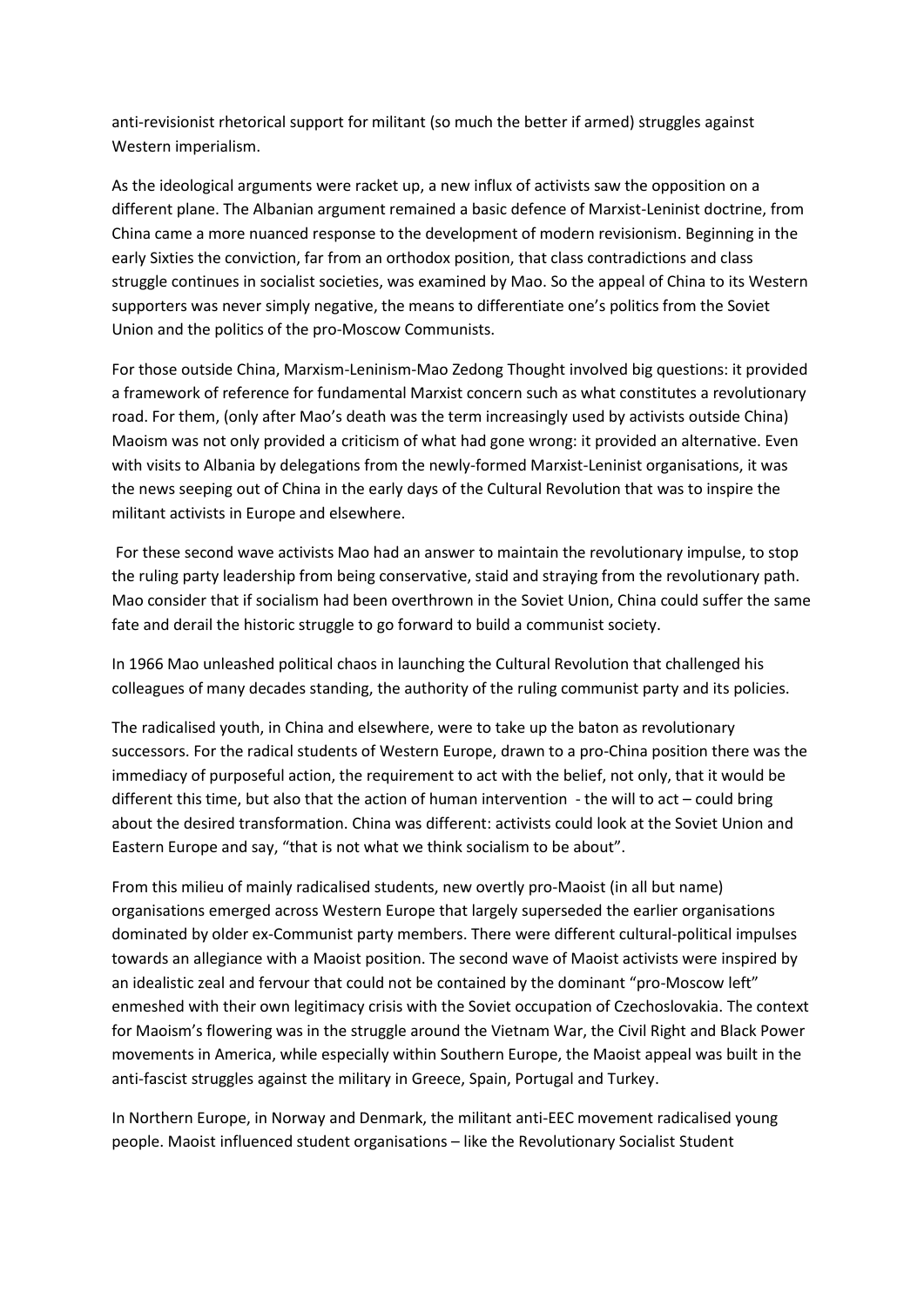Federation in London<sup>3</sup>, those at the Catholic University of Louvain in Belgium and the founders of AKP (m-l) who came from the SUF, or Sosialistisk Ungdomsforbund, the socialist student organization at Norwegian universities – saw in the crucible of that experience and expectations, commitments and values forged.

And everywhere the identification was with the Third World and the mass democracy of Cultural Revolution propaganda that built the Cult of Mao.<sup>4</sup> The appreciation of the Albanian contribution to the ideological struggle from their first public expression in Moscow in 1960 was overshadowed in the movement to some extent by an adherence to Marxism-Leninism-Mao Zedong Thought. Albania led by Enver Hoxha was ritually mentioned, and reported upon in the Marxist-Leninist press, but it was China that inspired.

There had been a mushrooming of parties with several organisations vying for political dominance within each country. Italy provides a typical European example whereby the Chinese-recognised Communist Party of Italy (Marxist-Leninist) -PCI (ML) - having at least seven rival ML groups and factions claiming a Maoist allegiance throughout the early seventies. In Germany, students "went about forming any number of brand new Marxist-Leninist parties-a new party in every city, it sometimes seemed. That became a big tendency in West Germany, bigger than in France and the other countries of the West." By early seventies the number of ML groups numbered some 152 alone for Germany. Selecting one organisation amidst that fragmentation would have been very difficult. Understandably, there was the general expression for Marxist-Leninists to 'unite', from the CPC.

There was an imitative adoption of domestic Chinese political expression and practice, with a stress (internally) on two-line struggle; the belief that a political position or strategy would involve developing opposition from within, and favouring a political focus for activity, with stress on militancy and class categories, solidarity with Vietnam and other national liberation struggles in the Third World, opposition to the Superpowers (increasingly Soviet hegemony), and engagement in anti-racist and anti-fascist struggles. There were key positions and characteristics that defined the movement.

As that young Marxist-Leninist movement took shape in the crucible of domestic polemical struggle it was in its international allegiance that it was identified in terms of being "pro-Albanian, pro-China". While neither of these ruling parties instructed or controlled, their public positions did shape the movement's responses.

Australian communist leader, Ted Hill recalled,

"The Chinese Communists in all my discussions have always developed this universal truth of each Party and people solving their own problems. They steadfastly refused to give advice on internal problems of struggle, for example, in Australia. And I am certain this is correct. Some may expect and hope as we did of the Soviet Union, that someone, in this case, the Chinese Party will come along and solve all your problems. It won't happen. And the attempt once pursued, but never by the Chinese Party, resulted in very great harm."

 $3$  Widgery 1976

<sup>&</sup>lt;sup>4</sup> See: Tariq Alia and Susan Watkins account 1968 Marching In the Streets (1998) London: The Free Press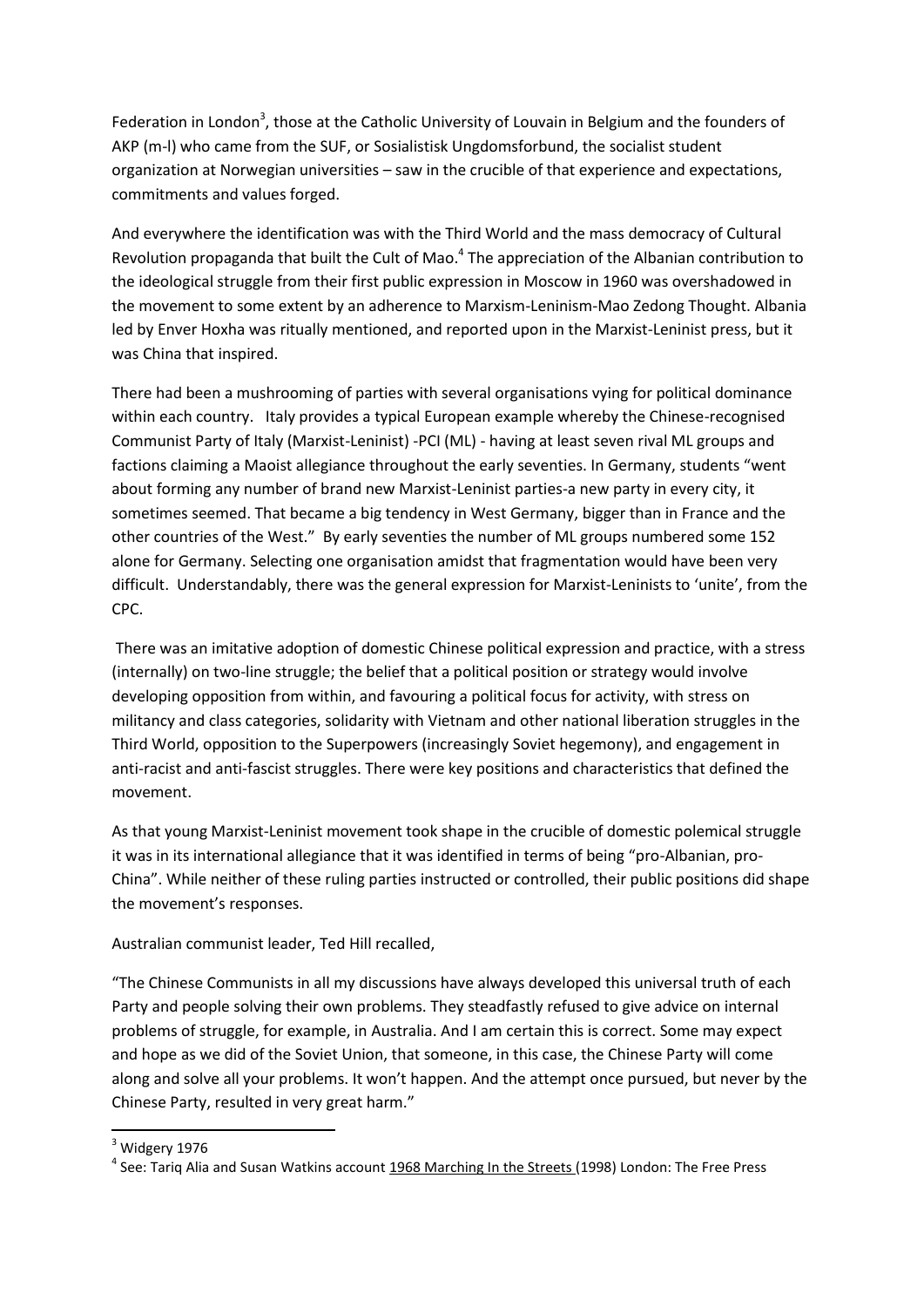The impression was that, at the time, there was a much lower priority for the Chinese in maintaining fraternal relations: the International Department of the CPC Central Committee had been established in 1951 for contacts and exchanges with foreign communist parties. During the Cultural Revolution, the factional strife that it unleashed within China disrupted normal state functioning as well as virtually closing down the Communist Party operational structures.

There was no infrastructure to support an international journal, like the Prague-based "*Socialism and Peace*" which publicised statements from the supporters of the CPSU perspective, which would act as both an organizers and discussion forum for the young anti-revisionist movement.

International coordination for the European parties was ad hoc and the by-product of shared involvement in short-lived publishing ventures like the appearance of the non-party magazine *Revolution* that first appeared as a substantial monthly journal in September 1963. It was published in three languages – English, French and Spanish – and distributed from Switzerland. Acting as a liaison forum it reprinted editorials from anti-revisionist publications, although its content was a variety of radical orientated material; issue five from March 1964 included an interview with Malcolm X, reminiscences from Cuba's industry Minister Che Guevara and the text of Liu Shao-Chi's "How To Be A Good Communist".

It was associated with the well-regarded Swedish Marxist, Nils Anderson, an authorised distributor of Chinese publications. Fellow director French lawyer, Jacques Verges, a former French resistance fighter, communist party member and a leader in the anti-colonial student movement, had worked in Prague for the International Union of Students and was active as a lawyer for the Algerian Front de Libération Nationale. Verges had visited China in March 1963 as director of the Algerian publication *Révolution-Africaine*. By July 1963 he was producing an English magazine, initially named, *Africa, Latin America Asia – Revolution,* after his emphases on the « Chinese model » had led to conflict and dismissal from *Révolution-Africaine*.

Verges told the American *Newsweek* magazine that *Revolution* had two aims<sup>5</sup>:

"One aim is to ensure contact on a political level – and a perfectly legal one – between all revolutionary movements in the world. Two – to fight, within the socialist movement, modern revisionist tendencies which sacrifice revolution to collaboration with imperialism."

*Newsweek* claimed that *Revolution* was "subsidised by a \$70,000 grant from the Red Chinese Embassy in Bern". Richard Gibson claimed that the "top sale of any issue only came to 7,500 copies"<sup>6</sup>

Swiss government intervention saw the printing of *Revolution* move to Paris. In March 1964, issue seven was banned in France because of the publication of an article calling for the independence of the French overseas territories. In April 1964 (with issue No. 8) *Revolution* called for French antirevisionists to co-ordinate their activities and a national conference of "Friends of Revolution" to be organised by the end of 1965. The return of Jacques Vergès to Algeria in 1965, following the fall of President Ben Bella, ended the publication of the magazine.

<sup>5</sup> *Newsweek* March 9th 1964

<sup>6</sup> Comment. *The China Quarterly* No. 21 (Jan - March., 1965), pp. 179-182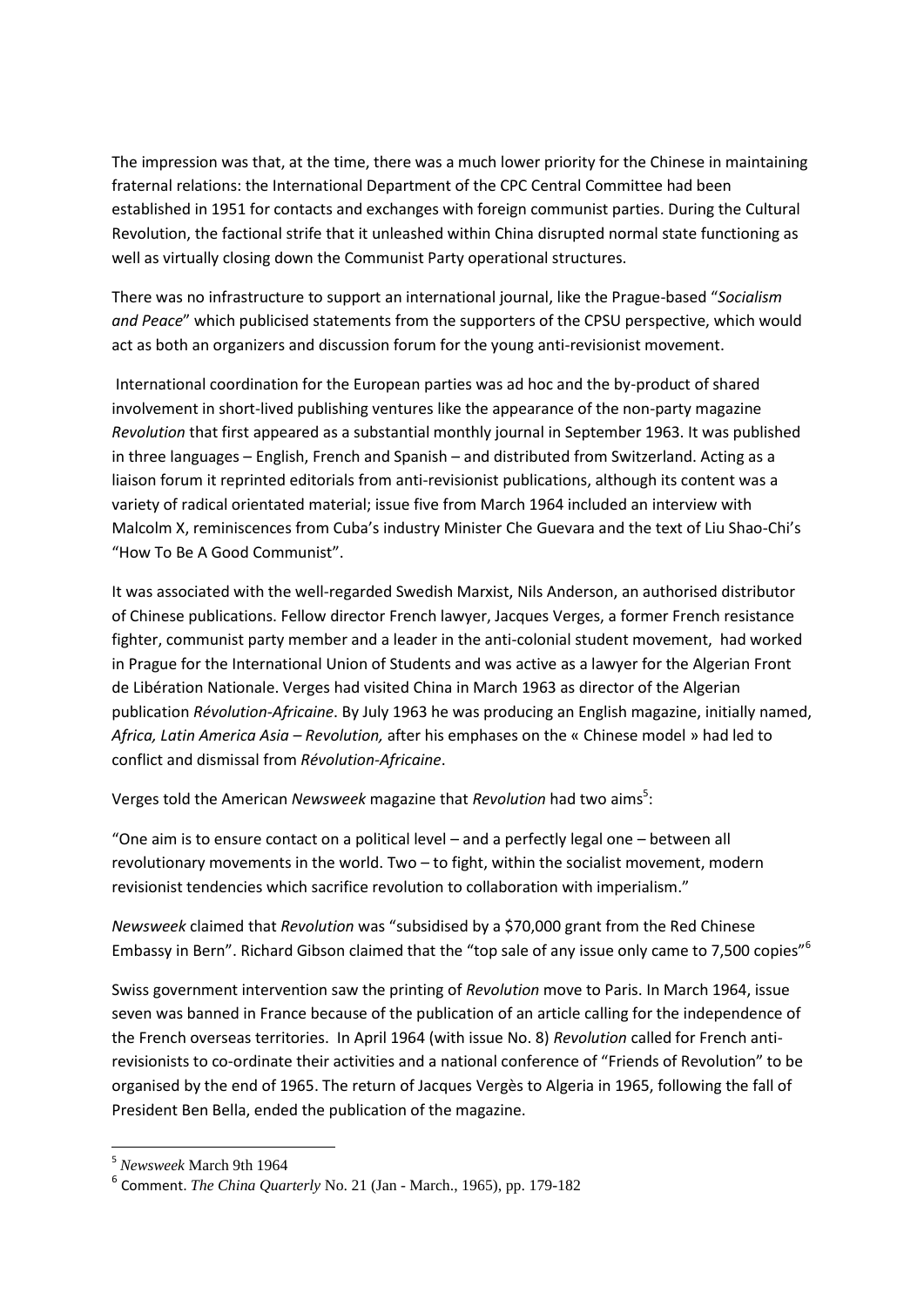François Fejto, the Hungarian political scientist, judged *Révolution*, "the best-produced and most effective publication of the pro-Chinese movement in France. Thanks to its English edition and forthcoming Spanish edition, the review's field of action stretches from France to Africa and even to the American continent. *Révolution*, with its articles contributed from all parts of the world, is looking more and more like a liaison journal for the groups and movements of the Maoist International now coming into existence."<sup>7</sup>

What inspired that judgment were developments on the international scene. In November 1964, on the occasion of celebrations of the 20<sup>th</sup> anniversary of the liberation of Albania, the most numerous group amongst the international guests were represented by the delegates from the self-identifying Marxist-Leninist organisations. There was a gathering of Communist party delegations from Romania – expressing its own "independence" in the polemic – three ruling Communist parties, the Chinese, North Korean and North Vietnamese, along with two major Asian parties, the Indonesian and Japanese communist parties.

There was some Western speculation that the Tirana "summit" meeting of "Marxist-Leninists" should be seen as the embryo of a Marxist-Leninist International in opposition to the Moscow centred organisations. The list of these delegations, as reported by Radio Tirana, included the Belgian Marxist-Leninist CP delegation, headed by Jacques Grippa; representatives of the New Zealand CP and the Communist Party Australia Marxist-Leninist; leading members of Marxist-Leninist groups and editors of Marxist- Leninist publications from Austria, France, Italy, Spain and Britain, and representatives from Chile, Ghana and Guinea.

The significance of the gathering of these Marxist- Leninist representatives was that this was the first time that a state event of a ruling Communist Party has been attended by the leading members of the newly emerging anti-revisionist forces. Whether there would be a declaration that formalised the political divisions - the split with Moscow - so as to likely leave a lasting imprint on the international Communist movement was an expectation that increased at the following years' Fifth Congress of the Party of Labour of Albania.

November 1st-8th 1966 saw among the parties and organisations observing the 5th Congress *twenty-four* Marxist-Leninist groups. The Congress also heard greetings from other Marxist-Leninist groups who were not able to attend, including ones from the Yugoslavia, Finland, West Germans and "other Marxist- Leninists."

The 5<sup>th</sup> Congress ratchet up the unfilled expectation when Belgian party leader, Jacque Grippa, introduced a new element to the Congress with a message from the new established illegal Polish Marxist- Leninist party. The significance of a split from a ruling party and creation of an illegal oppositionist Marxist-Leninist party was not repeated elsewhere in Eastern Europe, although publicity was given to 'the Stalin group' in the Soviet Union.

In the major report to the Congress, Enver Hoxha gave encouragement to the speculation when to the assembled Marxist-Leninists he called for a not- too- clearly defined "separate unity" composed of these forces. He did this by declaring that the PLA believed that "the creation of links of

<sup>&</sup>lt;sup>7</sup> François Fejto, A Maoist in France: Jacques Vergès and Revolution

*The China Quarterly* No. 19 (Jul. - Sep., 1964), pp. 120-127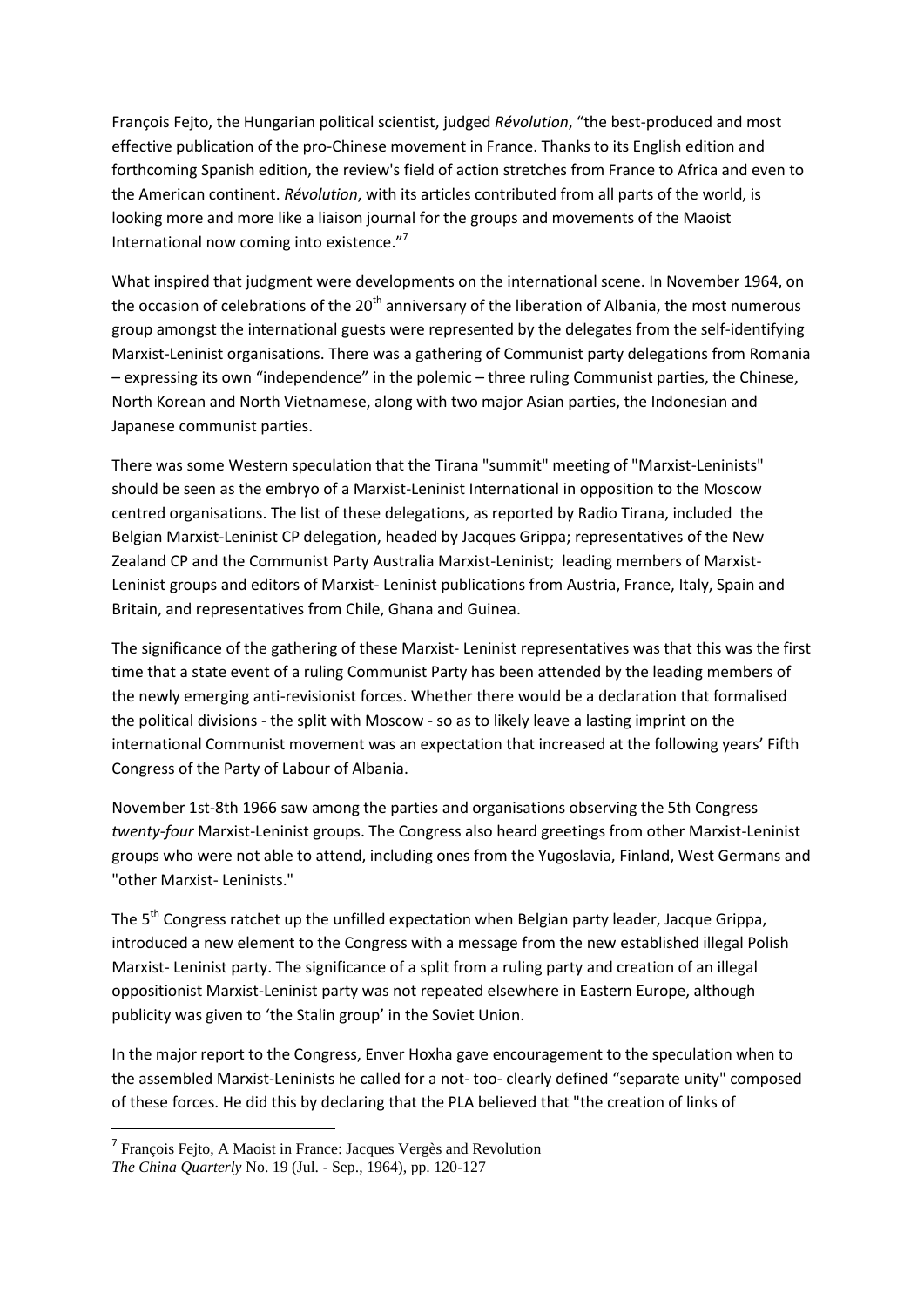cooperation and coordination of activities in conformity with the new present- day conditions was an indispensable and urgent matter." <sup>8</sup>

Marking the Soviet October Revolution, a *Zeri i Popullit* editorial of November 7th, praised the role of the 5th Congress on the question of unity by quoting from Hoxha's report: "All the Marxist-Leninist parties and forces, as equals and independents, should form a bloc with the CCP and the



CPR, a bloc of iron to break all our enemies."

The Chinese were equally fulsome in their public praise for the beacon of socialism in Europe:

 "The glorious Albanian Party of Labour headed by Comrade Enver Hoxha is firmly holding aloft the revolutionary red banner of Marxism-Leninism while encircled ring upon ring by the imperialists and the modern revisionists.

Heroic people's Albania has become a great beacon of socialism in Europe.

 The revisionist leading clique of the Soviet Union, the Tito clique of Yugoslavia and all the ether cliques of renegades and scabs of various shades are mere dust heaps in comparison, while you, a lofty mountain, tower to the skies. They are flunkeys and accomplices of imperialism before which they prostrate themselves, while you are dauntless proletarian revolutionaries who dare to fight imperialism and its lackeys, fight the world's tyrannical enemies.

 The Soviet Union, Yugoslavia and every other country where the modern revisionist clique is in power have either changed colour or are in the process of doing so. Capitalism has been or is being restored there, and the dictatorship of the proletariat has been or is being changed into the dictatorship of the bourgeoisie. Against this adverse current of counter-revolutionary revisionism, heroic socialist Albania has stood firm. Persevering in the Marxist-Leninist, the revolutionary line, you have adopted a series of measures of revolutionization and consolidated the dictatorship of the proletariat. Taking the path of socialism, you are building your country independently and have won brilliant victories. You have contributed valuable experience to the history of the dictatorship of the proletariat.

 "A bosom friend afar brings a distant land near." China and Albania are separated by thousands of mountains and rivers but our hearts are closely linked. We are your true friends and comrades. And you are ours. You are not like those false friends and double-dealers who have "honey on their lips and murder in their hearts,'' and neither are we. Our militant revolutionary friendship has stood the test of violent storms.

 The truth of Marxism-Leninism is on our side. So is the international proletariat. So are the oppressed nations and oppressed peoples. And



<sup>&</sup>lt;sup>8</sup>See Radio Free Europe Research report "Enver Hoxha Furthers the cause of "Marxist-Leninist "Unity, November 2<sup>nd</sup> 1966 by Iz.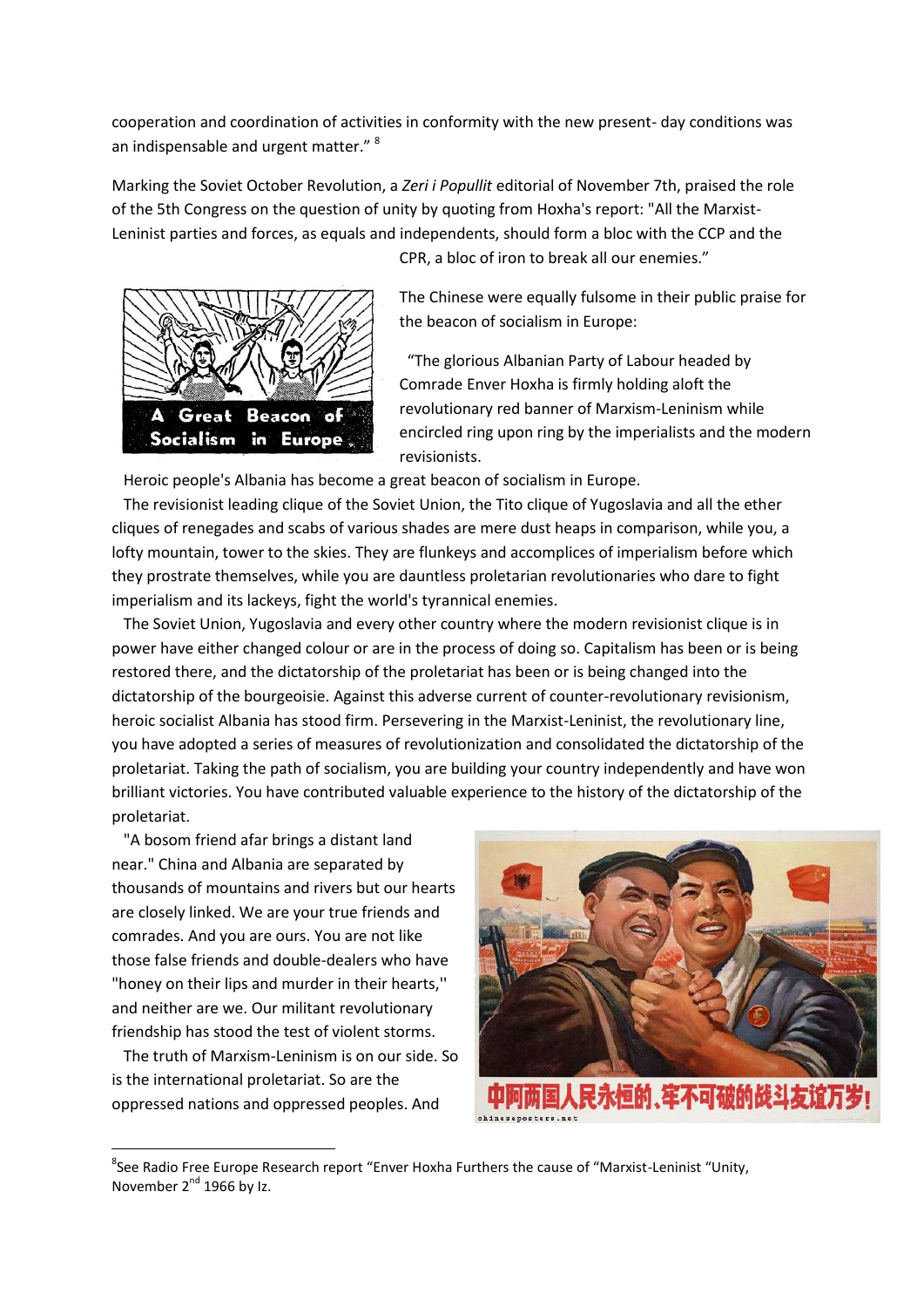so are the masses of people who constitute over 90 per cent of the world's population. We have friends all over the world. We are not afraid of being isolated and we shall never be isolated. We are invincible. The handful of pathetic creatures who oppose China and Albania are doomed to failure.

 We are now in a great new era of world revolution. The revolutionary upheaval in Asia, Africa and Latin America is sure to deal the whole of the old world a decisive and crushing blow. The great victories of the Vietnamese people's war against U.S. aggression and for national salvation are convincing proof of this. The proletariat and working people of Europe, North America and Oceania are experiencing a new awakening. The U.S. imperialists and all other such vermin have already created their own grave-diggers; the day of their burial is not far off.

 Naturally, the road of our advance is by no means straight and smooth. Comrades, please rest assured that come what may, our two Parties and our two peoples will always be united, will always fight together and be victorious together.

 Let the Parties and peoples of China and Albania unite, let the Marxist-Leninists of all countries unite, let the revolutionary people of the whole world unite and overthrow imperialism, modern revisionism and the reactionaries of every country! A new world without imperialism, without capitalism and without any system of exploitation is certain to be built."<sup>9</sup>

## \*\*\*\*

**.** 

The position expressed in the Political Report to the 5th Congress of the Party of Labour of Albania stated:

"It is the belief of our party that presently of greatest importance is not a reconciliation and unity with the revisionists but a break with them, a definite separation from revisionism ....

Today we have no time for aimless academic discussions. Instead we must engage in unselfish, brave, militant, and revolutionary actions regardless of sacrifices."

Then after having pointed out that "world communism in our times must be characterized by the revolutionary inspiration of the heroic times of Lenin's and Stalin's Comintern," Hoxha suggested,

"Of course times have changed and we cannot talk about adopting or copying the forms and methods of work of the organization and direction of the Comintern which were applicable in those days with their positive and negative aspects. But the creation of relations for cooperation and for unity of action under current new conditions is in the judgement of our party, an imperative and urgent issue."

A more favourable attitude towards a new international was discernible in the Albanian position. The PLA was more assiduous about maintaining relations with only one party in every state in the manner of the Comintern. Fraternal party delegations were invited to PLA Congresses, evident at the 6th Party Congress (November 1971) when more than thirty organisations participated in celebrating the 30th anniversary of the PLA , and other meetings such as those of the Albanian trade

<sup>9</sup> Mao Tse-Tung, Chairman of the Central Committee of the Communist Party of China October 25, 1966. *Peking Review*, No. 46, November 11, 1966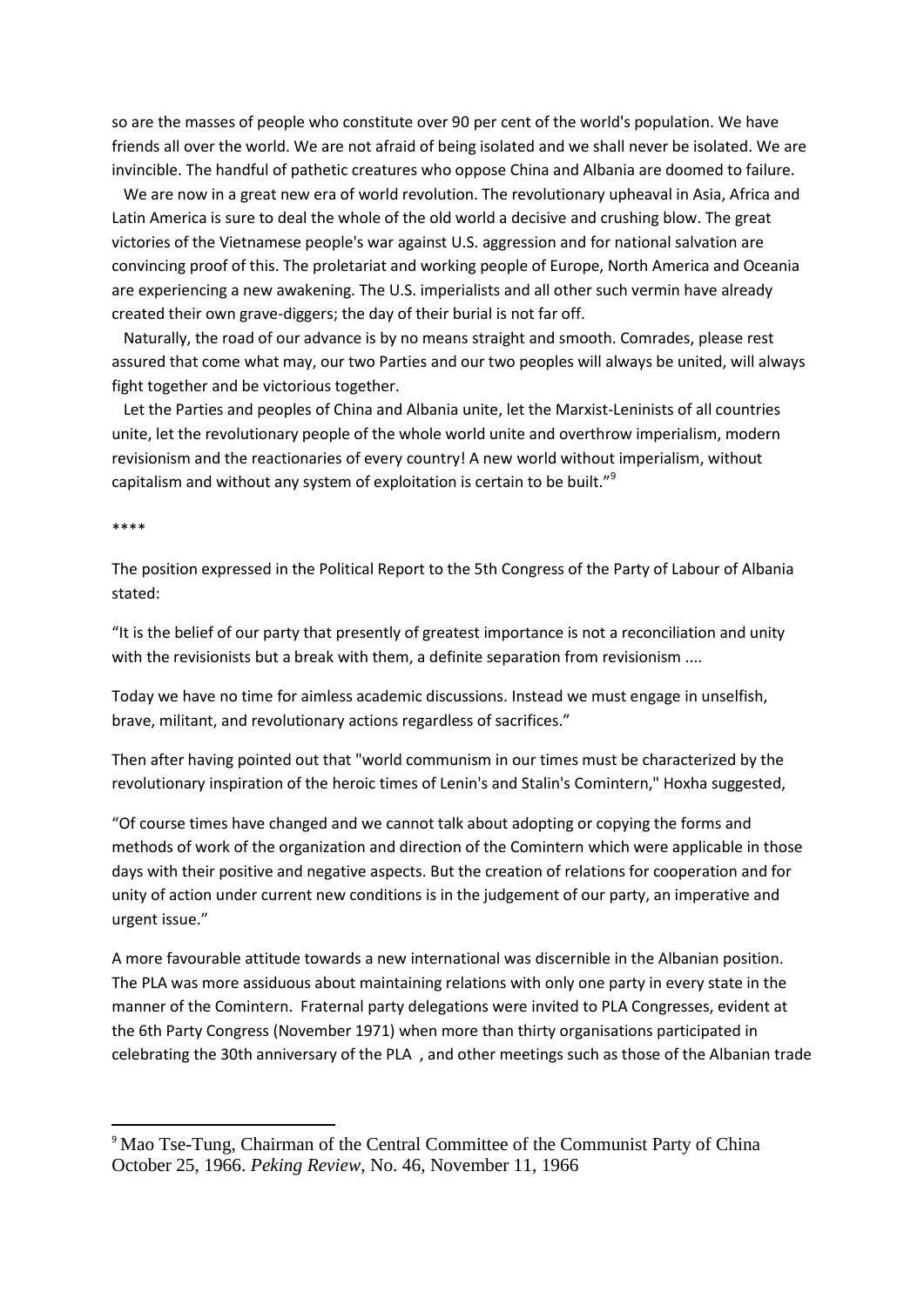unions, unlike the CPC without fraternal delegations attending Party Congresses or meetings during 1960-1980.

Unlike the Chinese assessment of the Comintern, Enver Hoxha had a much more positive and uncritical evaluation; "it is a crime to attack the great work of the Comintern and the Marxist-Leninist authority of Stalin." There was even western media speculation that the new building to house the Soviet Embassy in Tirana was to become a centre for a new international headquarters of anti-revisionists/pro-Chinese communists. Enver Hoxha's argued, in 1966, that the newly-emergent ML organisations must consolidate their co-operation and they must work out a common line and a common stand on the basic questions, especially in connection with the struggle against imperialism and modern revisionism, in connection with the new alliances concretized in the real conditions of the actual situation but always based on Marxist-Leninist principles.

For the Chinese communists, the relationship with a party engaged in armed struggle, such as the Malayan, and those operating elsewhere seem to have been on similar principles. Chen Ping remarks that the Chinese comrades sought to avoid involvement in "internal party affairs" and that even though to varying degrees reliant on Chinese largess "fraternal parties had the freedom to work independently of Peking's directions…"

The Albanian party had suggested to a visiting Malayan delegation in January 1965 that following the fall of Khrushchev:

"One of the current methods of the fight of the revisionists against us is to try to stop the polemics and struggle. Thus, what they want is that the Marxist Leninists should no longer attack the treacherous views and stands of the modern revisionists. Their desire and aim is to stop the polemics, because they have seen that the struggle of our parties is soundly based, has exposed them badly, has not ceased, and has not left them free to act and realize their plans." 10

The Albanian party had nothing to lose hinting at the setting up a separate international association of like-minded organisations. It would mark the eventual formalising of the split in the international communist movement. There was a fundamental misreading of the Albanian Party by some Western commentators who regarded it as something akin to acting as "China's bridgehead on the European continent", and "a Trojan horse within the international communist movement". Neither of these analysis understood the independent role that the Albanian party saw for itself in the struggle against modern revisionism.

A formalised international re-groupment would emphasise their de facto co-leadership and enhance the prestige of the anti-revisionist groups concerns. The arrival in Tirana of delegations from the various ML parties and organisations was a constant feature following the initial Polemics. Through the late 1960s, Albania was an easier destination, and often extended invitations for its national celebrations more readily than the Chinese authorities. The Albanian news media provided publicity to the views of overseas Marxist-Leninists (who in turn advertised the frequency of Radio Tirana and quoted from *Zeri I Popullit*), and there was a steady stream of visitors to Albania:

 $^{10}$  Marxism-Leninism is the guide and leader of every party and not Krushchev's conductor baton. From a conversation with a delegation of the CP of Malaya, January 20, 1965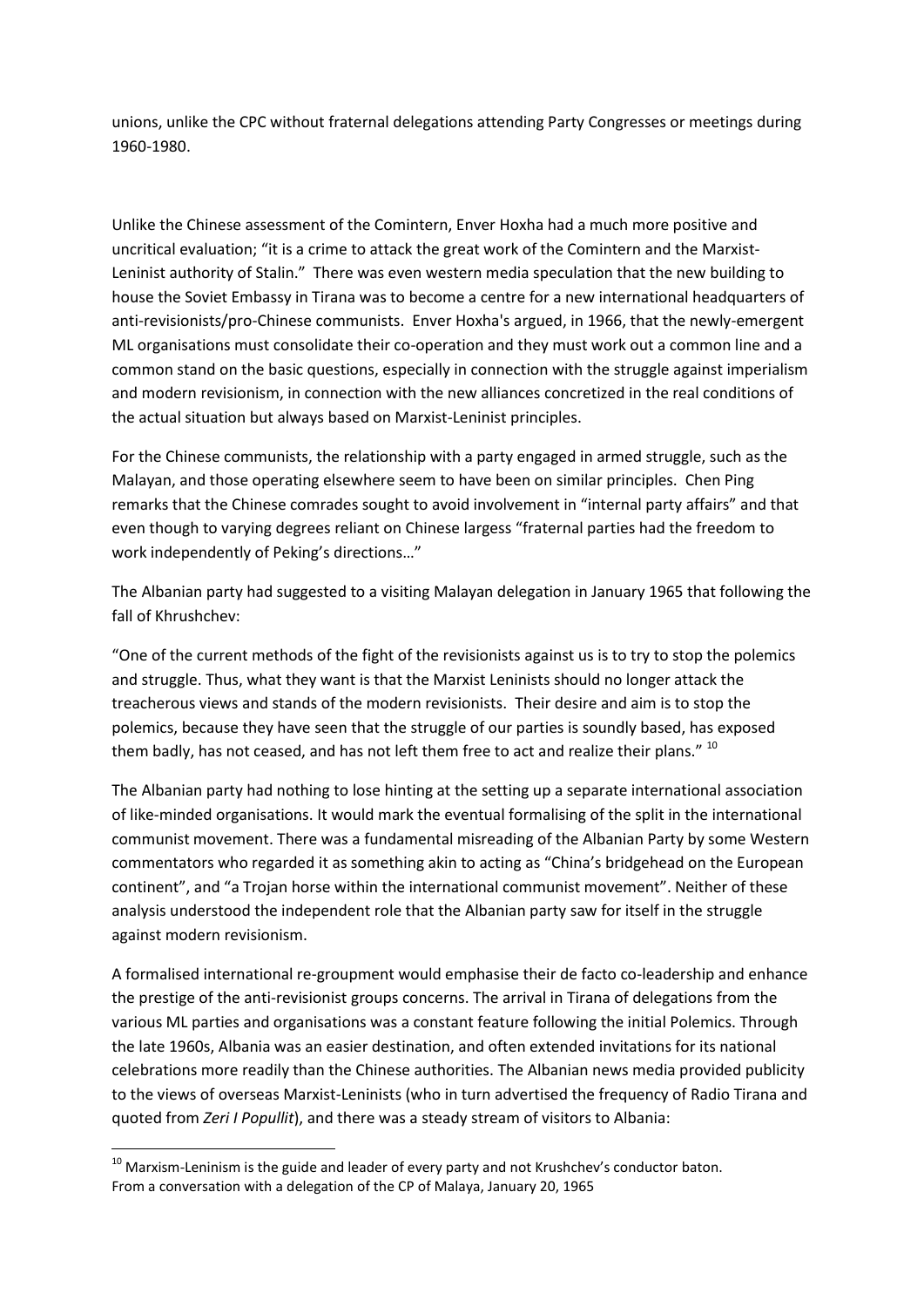August 1967, the arrival of Austrian ML party delegation headed by the First Secretary Franz Strobl coincided with that of the French Marxist-Leninists led by Jacques Jurquet and Politburo members, Raymond Casas, Claude Combe and Gilbert Mury. The August 13<sup>th</sup> Zeri I Popullit editorial noted that the conditions had been created by the French Marxist-Leninists for "the founding of a truly Marxist-Leninist Communist Party. This party will be the leading staff of the French proletariat and of all the French working people in their fight for the victory of the great cause of revolution, of socialism."

Pledging that the Party of Labour "true to the principles of proletarian internationalism, has supported and will continue resolutely to support the new Marxist-Leninist forces", the editorial quotes Enver Hoxha's address to the 5<sup>th</sup> Congress, that:

"We deem this [support] as our lofty internationalist duty, for in the growth and development of these revolutionary forces we see the only just road to the triumph of Marxism-Leninism and to the destruction of revisionism."

The PLA acted to facilitate the contacts and ties within the revolutionary Marxist-Leninist movement, to organise and co-ordinate the joint actions of the revolutionary vanguard in order to hasten the revolutionary process and liquidation of the revisionist order. This was clearly seen in its advocacy of armed resistance in the wake of the Soviet occupation of Czechoslovakia in August 1968. The encouragement, openly evident since 1963, for communists to break with revisionist organisations went even further with regard to those anti-revisionists in Eastern Europe. There was an unrestrained appeal for Czechoslovak communists to establish a new communist party in an editorial from *Zeri I Popullit w*ith its call too reject both "the Novotny clique of veterans" and the Dubcek-Svoboda "capitulationism and traitorous revisionist clique".

"The present time is a complicated one, but also favourable to the creation of a party of Czechoslovak Marxist-Leninists and to the organisation of the revolutionary struggle of the Czechoslovak people. First and foremost this is dictated and favoured by the national moment. The situation in Czechoslovakia is electrified. The popular resistance against foreign occupation, against the Soviet .revisionist occupiers, for liberation and national independence, has affixed its seal to the country's whole political life. It has become the main axis around which events are rotating. This is a determining internal factor, a vital moment on the basis of which the Czechoslovak Marxist-Leninist revolutionaries can and must unite the broad masses of the Czechoslovak people

… these problems can be settled only by areal Marxist-Leninist Party, even if under existing circumstances it will have to be built and act illegally, although without neglecting legal means when they are allowed by the circumstances."

No one was regarded as too small to cultivate: The appearance of a Finnish anti-revisionist tendency, fronted by Mikko Kinnunen was noted in *Zeri I Popullit* (November 8<sup>th</sup> 1968):

"A number of Marxist-Leninist Union study groups were formed in Helsinki on September 2. These circles study the important works of Marx, Engels, Lenin and Stalin. The members of these groups are resolutely struggling against all revisionists currents, including that of the "Communist" Party of Finland. The Finnish Marxist-Leninists have a great task ahead of them.."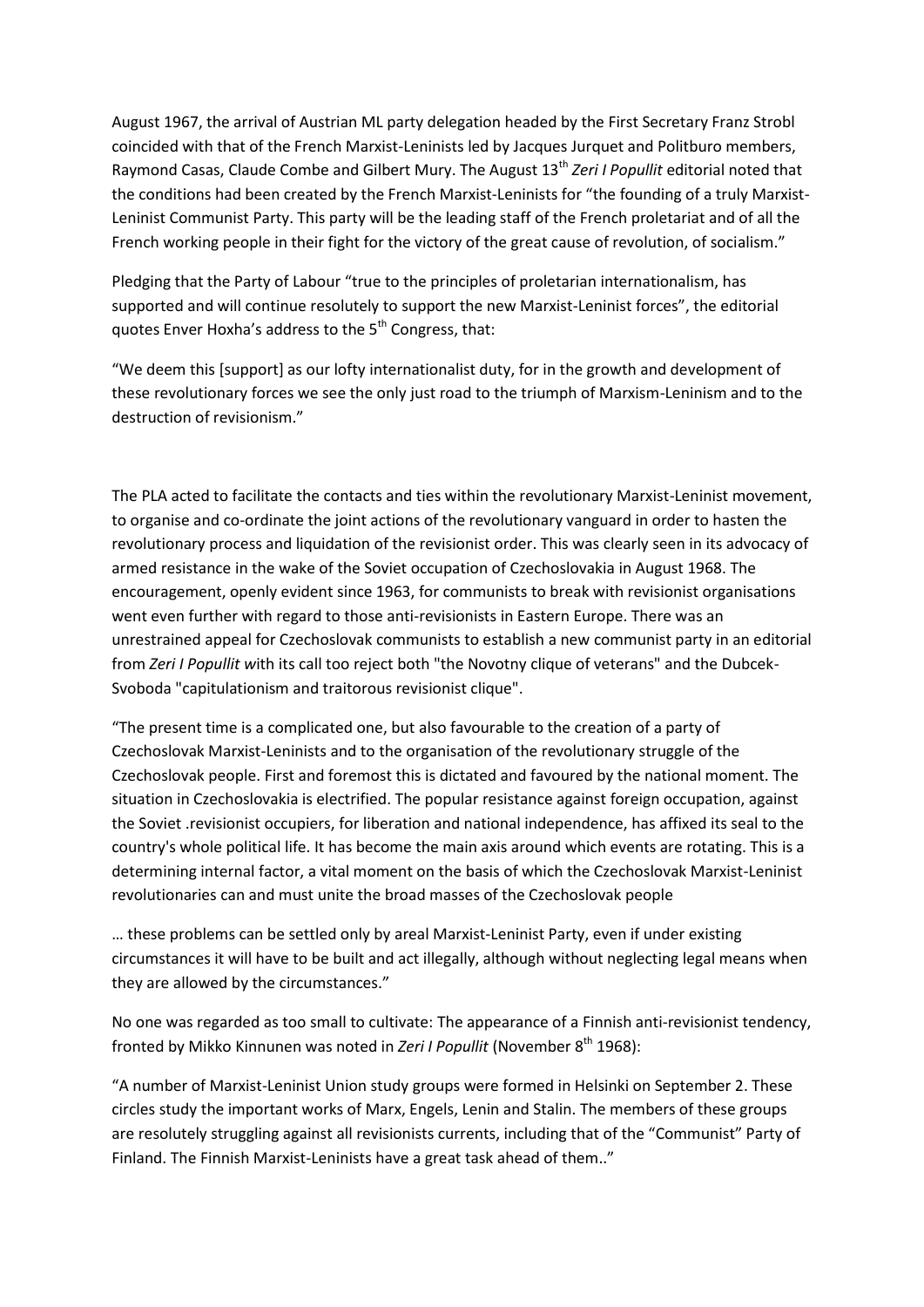Enver Hoxha regarded the expansion and consolidation of the ML movement as a necessary and urgent task. In January 1969, he asserted it had entered a more advanced stage of development reviving the idea of a ML international. The idea raised at the  $5<sup>th</sup>$  congress had been neglect – partly due to the disruption in relationships during the Cultural Revolution.

" The re-organisation of the revolutionary communists in the new Marxist-Leninist parties constitutes an overt detachment from modern revisionism and from the old communist and workers parties that betrayed Marxism-Leninism. This is the picture of a new revolutionary situation in the fold of the international working class which is splitting and at the same time being re-organised."

The idea that the establishment of a separate Albanian-Chinese headed international communist movement being reformed in response to the scheduled Moscow meeting of Communist parties in May 1969 was a basic misreading of Chinese intentions and an over-estimation of the Albanian ability to bounce the movement into such a structure.

The failure to arrange a structured constellation of ML parties and organisations was not an oversight but a deliberate policy choice, on the behalf of the Chinese communist party, not to replicate a Comintern relationship with those who constituted the ML Movement.

A great many activists and organisations uncritically adopted the positions of the Communist Party of China led by Mao, looking towards Beijing as much as previous communists had looked to the Soviet Union for inspiration and guidance. Most of the European Maoist groups had gain impetus after the start of the Cultural Revolution period, inflated in size by the short-lived radical student movement; in its formative years, the pro-China groups were militant, romantically visionary, even utopian, and purposefully revolutionary. What these groups were not, with a few notable Nordic exceptions, was consolidated into organisations capable of national political interventions; they were largely marginal within their national political scene $^{11}$ .

The relationship between the small Europe-based organisations and the CPC illustrates that, regardless of what pro-China communists might desire, the Communist Party of China did not seek to reproduce the 'Socialist camp' as it had existed with an unquestioned "leading" party. Instead an anti-revisionist trend arose from the Sixties that were not consolidated on an organisational basis. There was no "Beijing centre" to rebuild and lead component sections of a "Maoist International"

If China was said to have "friends all over the world", the nature of those 'friends' were changing throughout the 1970s for Dittmer's view describes China's actions (in the Seventies) as "eclectic, even promiscuous, tending to detract from China's ideological credibility".

A textual analysis undertaken by O'Leary (Brugger 1978) suggests a downgrading of the Marxist-Leninist parties within the capitalist countries by the Chinese. A comparison of the reports given in 1969 (by Lin Biao) and (by Zhou Enlai) at 1973 Congress suggests:

Lin talked of uniting 'to fight together with them', in their capacity as 'advanced elements of the proletariat' while Chou merely sought unity with them in the context of carrying on 'the struggle against modern revisionism'.

**<sup>.</sup>**  $11$  As argued by Mehnert 1967 and Alexander 2001.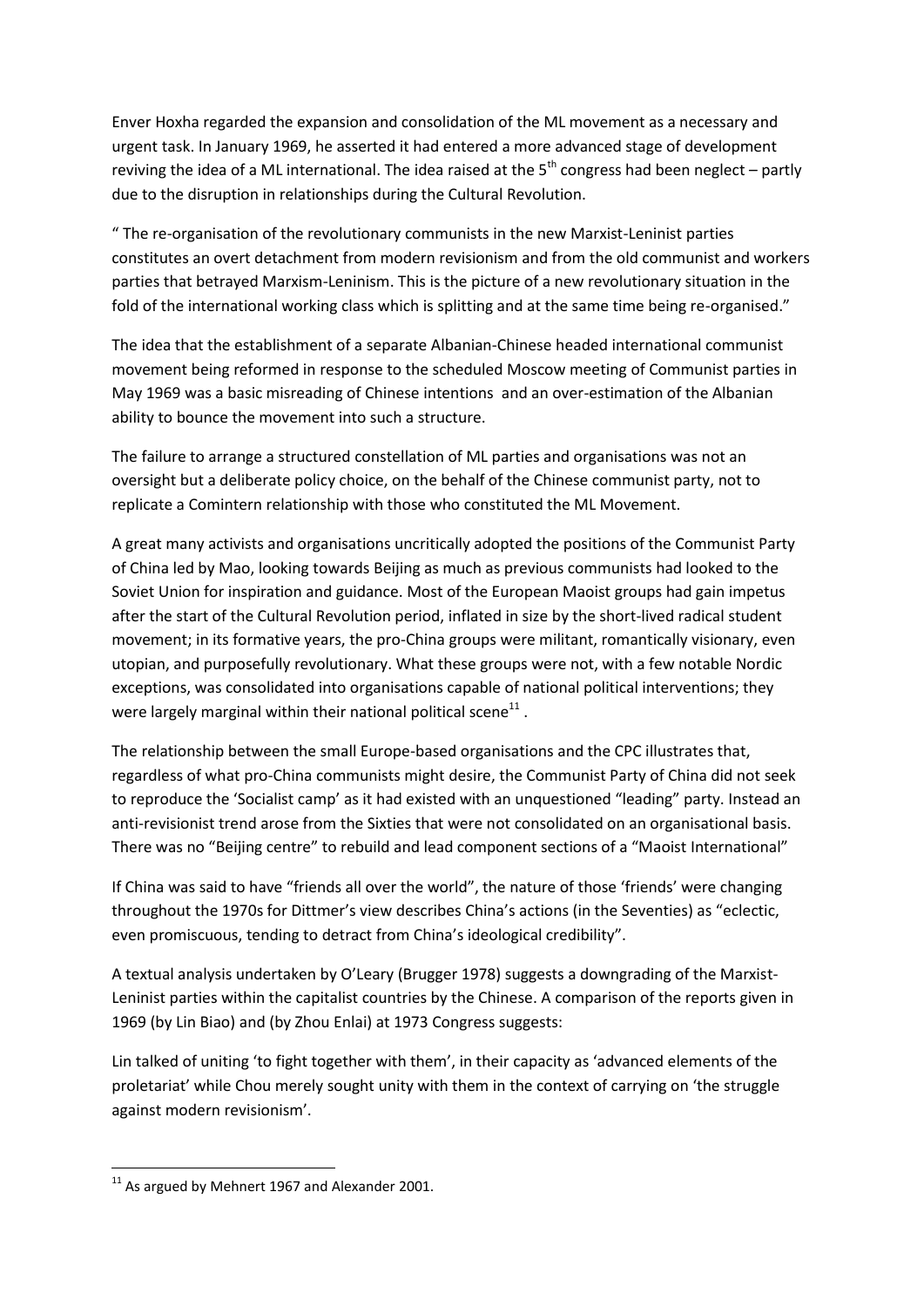Despite the reputation for genuflecting at whatever decisions and changes occur in what was regarded as the leading socialist countries (as part of the internationalist duty to support existing socialism and revolution), the Maoist Left was not as servile as occasionally portrayed.

In the Seventies CPC had retained relations with parties that did not fully agree with its analysis. Thus while the AKP (ML) shared the CPC's concerns about Soviet intentions it sharply differed with the Chinese admiration of European Unity, publically criticising the Chinese ambassador in 1972 for his favourable remarks regarding European co-operation and were prominent in the 'No Campaign' in the referendum against Norway becoming part of the European Community.

Dittmer is not wholly correct in asserting that, "these 'Maoist' factions were of dubious diplomatic value, their radical orientations as likely as not reflecting domestic political issues rather than a conscious ideological choice between rival worldviews, and the CPC was unable to control them." When Chinese leaders were reported as meeting "with representatives of the minuscule and politically insignificant self-styled Marxist-Leninist organisations of various countries", it was a practical manifestation of proletarian internationalism. Control of these groups was not the objective; this would have been facilitated by the prestige of exclusive political recognition. The Chinese Party would acknowledge the existence of numerous organisations within any given national territory while repeating its position that Marxist-Leninists should unite.

Whether they were capable of challenging the local bourgeoisie was not mentioned in 1973.The difference in the 1970s was that the loci of struggle shifted in diplomatic terms for China, now restored to its place in the United Nations, was towards the institutional actors – the nation-states after the stalling of the 'people's revolutionary movement'.

Albania was more insidious in promoting and cultivating those parties and groups who had formed an embryonic oppositional communist movement. The Albanian party tended to give exclusive political recognition to an organisation in each country emulating the practice of the Comintern. At the Fifth Congress Enver Hoxha had emphasized the right of independent action for the 'pro-Chinese parties' within their national boundaries on domestic issues, answering the charges that the Chinese leaders demand that their adherents copy them blindly, Hoxha also reaffirmed the theory of 'the complete equality of parties, 'big or small, old or young," and furthermore, that they all can learn and profit from each other's experience. He said:

"Our confidence and determination in the victory of world proletarian revolution become strong and we rejoice when we see the formation and consolidation everywhere of the new communist Marxist-Leninist parties . It is a great experience which we gain from the joint experience of all the communist Marxist-Leninists parties, big or small, old and young…. The great Marxist-Leninist unity between Marxist-Leninist revolutionary parties is being tempered in struggle and in revolution."<sup>12</sup>

<sup>&</sup>lt;sup>12</sup> Hoxha's New Ideological Basis for the "Marxist-Leninist" Forces Radio Free Europe Research, Albania: Ideology (9th January 1969)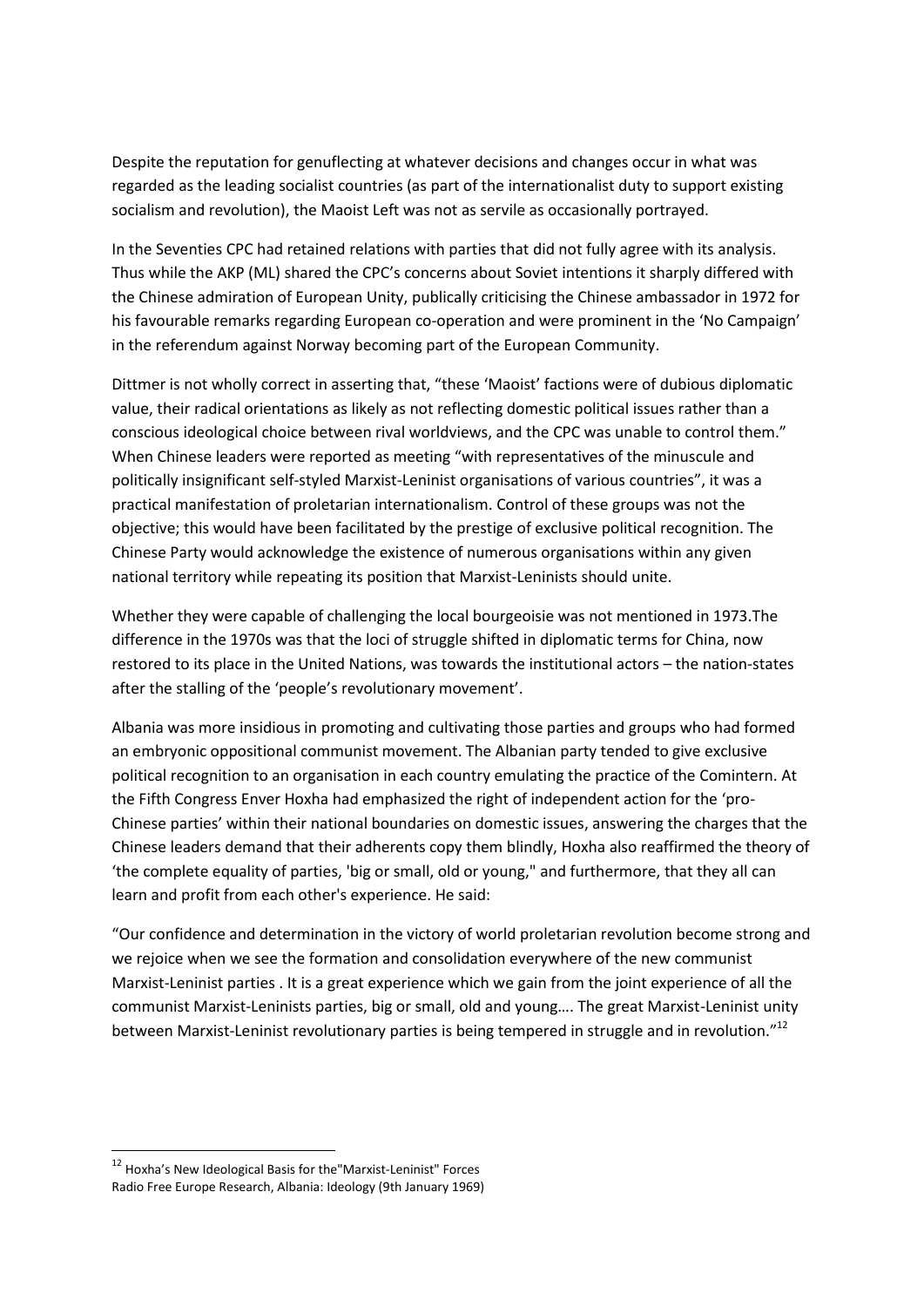Whilst 'Beijing Review' would echo that last sentiment, Chinese relations with "all the communist Marxist-Leninists parties, big or small, old and young" were set upon a different template. As long ago as 1943, Mao argued that it was "not necessary, at the present time, to have an international leading centre", indeed, it was impractical as the internal situation are more complex and change more speedily and Mao argued, correct leadership must therefore stem from a most careful study of these circumstances. Commenting on CPC-Comintern relations, in a 1960 speech, Zhou Enlai, said the Comintern failed in

"its general calls with the realities of different countries and it gave specific instructions to individual Parties instead of providing them with guidance in principles, thus interfering in their internal affairs and hindering them from acting independently and bringing their own initiative and creativity into play."<sup>13</sup>

Comrade Mao Tse-tung further pointed out: 'Revolutionary movements can be neither exported nor imported. Although there has been help from the Communist International, the creation and development of the Chinese Communist Party were a result of the fact that there is a conscious working class in China itself. The Chinese working class had itself created its own party.'

China's ideological allies, lacking the multi-lateral structures that would co-ordinate political line, did not comprise an organised international bloc but maintained bilateral ties with the CPC and other fraternal groups. These relationships were more suited to the argument for equality and noninterference in other parties' affairs. China's relations with ideologically sympathetic organisations were to be characterised by self-reliance, not the relationship of a patriarchal father party and son party and with the corollary of non-interference in party relationships.

The often expressed notion that 'revolution could not be exported' did not preclude support for fellow revolutionaries throughout the world. Behind the rhetoric there was material support with training visits by would be Third world revolutionaries and those engaged in national liberation struggles<sup>14</sup>.

Chou En-Lai's comments to a 1970 Communist Party of India (Marxist-Leninist) delegation were that the Communist Party of China was not leading struggles outside of China and that regardless of his international prestige as a revolutionary, Chairman Mao led no other party other than the Chinese Party.<sup>15</sup>

<sup>13</sup> *Selected Works of Zhou Enlai* (1989) Vol. II, pp. 306-19.

<sup>&</sup>lt;sup>14</sup> The Peruvian communist leader, 'Chairman Gonzalo', (party name of Abimael Guzmán) recalled receiving political and military training, on strategy and tactics, ambushes and demolition in China in the Sixties: "They were masterful lessons given by proven and highly competent revolutionaries, great teachers. Among them I can remember the teacher who taught us about open and secret work, a man who had devoted his whole life to the Party, and only to the Party, over the course of many years--a living example and an extraordinary teacher. …. For me it is an unforgettable example and experience, an important lesson, and a big step in my development--to have been trained in the highest school of Marxism the world has ever seen." Interview with Chairman Gonzalo. [http://www.redsun.org/pcp\\_doc/pcp\\_0788.htm](http://www.redsun.org/pcp_doc/pcp_0788.htm) See also : Van Ness 1970; Hutchinson 1975

<sup>15</sup> Indian Maoists was seen as drawing on an extrapolation of the Chinese experience expressed in *Long Live the Victory of People's War* published in 1965 and mechanically applying "China's Road" in India. The slogan, for Indian Maoists, both opposed Indian chauvinism and signalled agreement with Chinese views on 'modern revisionism'. However, in rejecting the significant of patriotism and nationalism, it ignored important elements inherent in the Chinese revolutionary experience.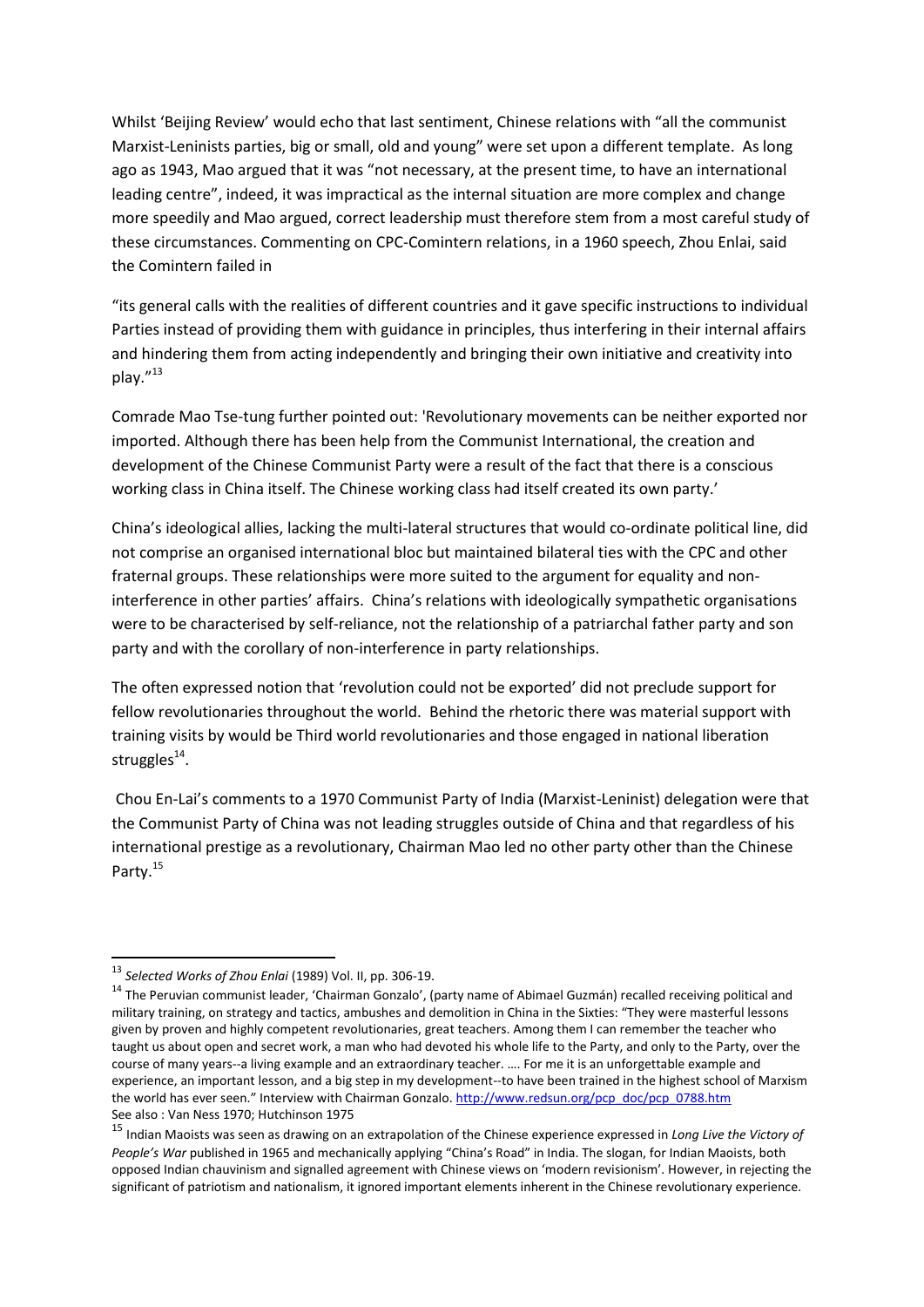There were more than diplomatic niceties in China's criticism to the raising in India of the slogan "China's Chairman is our Chairman, China's Path is Our Path": It illustrates the approach of China's communists to the (anti-revisionist) international communist movement that emerged under the influence of the Cultural Revolution of the late Sixties. In its practice and pronouncements, the Communist Party of China offered no encouragement to the resurrection of a Comintern like structure to its foreign supporters (Talk 1980).

The importance, reflected in Chinese propaganda, of "greetings" attributed to organisations was as evidence of the existence of China's friends worldwide. Chinese interest in the European Marxist-Leninists saw support for them manifest itself in a number of standard approaches. As with the Albanians, political recognition took the form of quoting exchanges of greetings (sent to the CPC) and organization views by the official Chinese Xinhua news agency and in the political weekly (then Peking, now) '*Beijing Review'* from Western European groups.

In the early 1970s divergent views were seen to have emerged between Peking and Tirana, certainly on certain aspects of the "Marxist-Leninist" movement in South America which was to prove a stronghold of pro-Albanian support in the latter half of the decade. There was the background of the impact that Chinese-U.S. détente was beginning to show in the analysis of individual ML organisations.

August 1971 saw Marxist-Leninist delegations from Brazil and Ecuador visiting Albania, and commentaries carried in the official Albania press afterwards specifically from *Classe Operia*, the organ of the CC of the Communist Party of Brazil contained some implications of the international communist movement ideological disarray. The article, written on the occasion of the forthcoming Albanian 6th Party Congress "whose importance," it was noted, in the introduction, "is not confined to the country's borders."

In appraising the internal and external policies of the Albanian Workers Party, the Brazilian publication makes a point of emphasizing the "exemplary" role of the Albanians while conspicuously avoiding any reference to the Chinese. Thus, on the domestic scene:

"Albania is blazing new trails, finding out wise and convenient solutions to the complex problems of socialist construction, creatively carrying out in practice the doctrine of Marx, Engels, Lenin and Stalin. Thereby the Party of Labor of Albania has enriched this powerful and brilliant doctrine."<sup>16</sup>

There was no reference whatsoever either to Mao Tse-tung or the Chinese Proletarian Cultural Revolution. With regard to the Albanians' solidarity with the "Marxist-Leninist" forces, the article said that the Albanians "have never hesitated to resolutely and openly support all the Marxist-Leninist -forces," and that they have "always fearlessly raised high the great banner of the antirevisionist unity of the communist movement." Praising Albania and ignoring China's role, provided by its omission implicit complaints about a lack of Chinese resoluteness in the struggle against modern revisionism. Once again one may find in this the implied complaint that whereas Tirana has been in favour of creating an anti-revisionist bloc within the international communist movement others have been reluctant to do so.

<sup>16</sup> Albanian Telegraphic Agency September 17 1971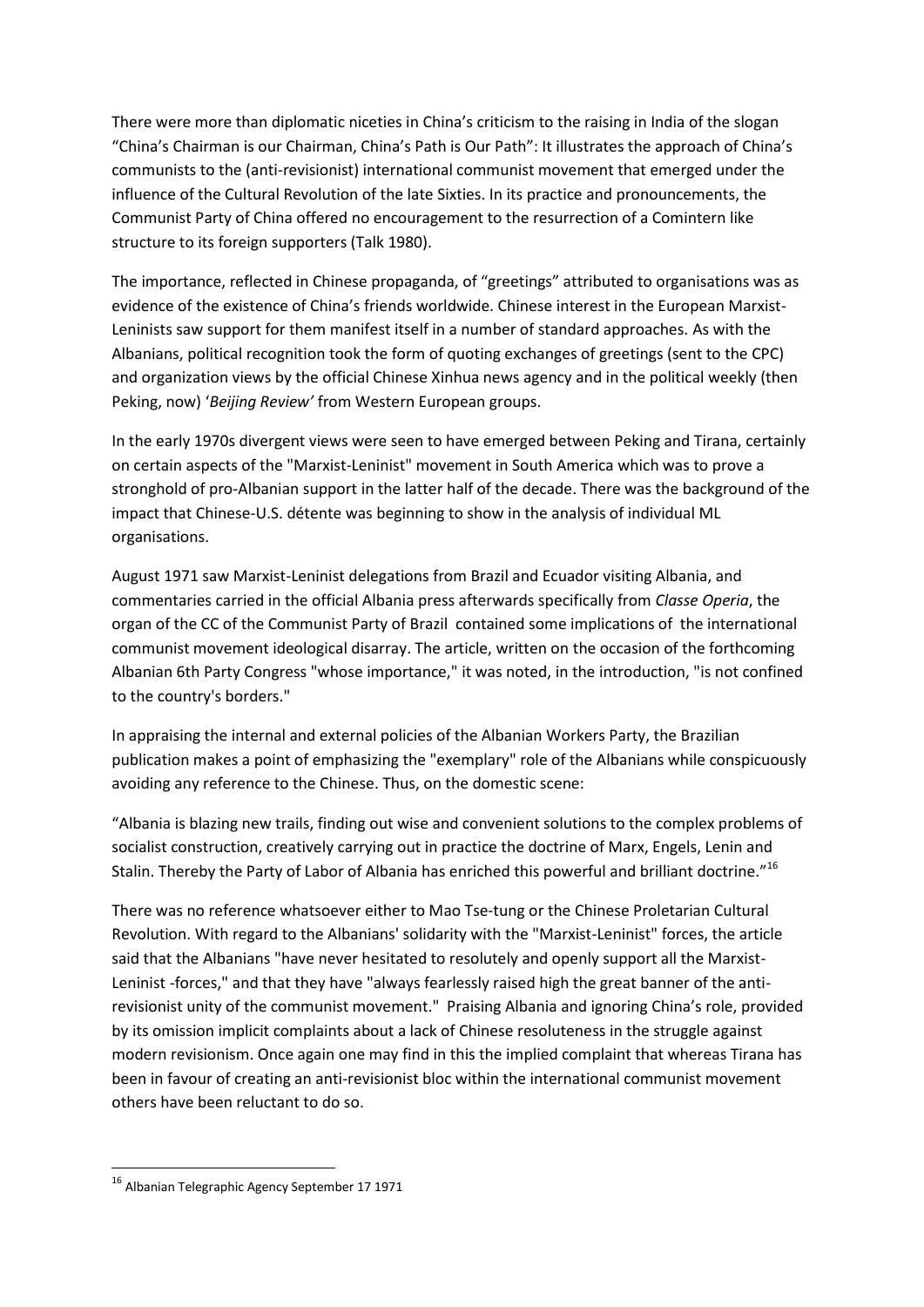There was earlier in the year, another indication that relationships were souring as on 8 July, the Communist Party of Bolivia (Marxist-Leninist) issued a statement claiming success in mobilizing peasants through an ancillary organization called the Union of Poor Peasants -- UCAPO); it added that much of this success had come about since the expulsion from the party of Jorge Echazu - Alvarado, who was said to have been-working for - "counter-revolutionary forces" and trying to weaken the party. The significance of this comment lies in the fact that Echazu had a role as the New China News Agency correspondent in Bolivia.

Coupled with the impression that Peking's solidarity had toned down appreciably as a result of China's increased conventional diplomacy in South America and elsewhere, there was growing unease of a divergence of their interests from at least some of the Marxist-Leninist forces of Latin America who are now finding "exemplary" guidance in Tirana.

Disequilibrium in what were often low level contacts in the first place, saw a disentanglement by some organisations as there was an overshadowing issue that all the Marxist-Leninists had to consider, and that was the change in the relationships that the Chinese party had initiated with revisionist parties. This contrasted with the Albanian refusal to countenance such political relationships.

Some of the Marxist-Leninist organisations agreed with the Albanian stance without publically criticising Mao and the Communist Party of China.

The Spanish Marxist-Leninist implicit rebuke to the Chinese for having re-established relations with "the revisionism of the renegade, anti-patriot and agent of the oligarchy, Santiago Carrillo," argued that:

"One of the principal tasks of Marxist-Leninists is that of carrying on and intensifying 'the struggle against every kind of revisionism and opportunism, wherever it may arise, regardless of the mask that it may don....

For this reason it is not possible to support, to deal with or to reach agreements with one type of revisionism in order to combat another kind) since they are all linked by the common denominator of enmity to the revolution·, to Marxism-Leninism, and are all instruments of reaction, imperialism and social-imperialism. The divergences between revisionists are nothing but a matter of struggles between rival cliques and constitute a proof of their bourgeois ideology and degeneration."

The subsequent ritual reference to "all the Marxist-Leninists of the world, headed by the Albanian Party of Labor and the Chinese Communist Party" -- indeed, the order (Albanians first, Chinese second) might be regarded as further evidence of a shifting of loyalties from Peking toward Tirana.

Even in their closest period there were visible differences in the emphasis of the PLA and CPC. These political cleavages came to the forefront in 1977-78 but have their seeds in the Sino-American rapprochement at the start of the Seventies.

In a pivotal moment of modern history in February 1972 the leaders of China and the United States of America were exchanging handshakes in mutual recognition; China could argue it had broken the imperialist blockade and isolation of the country, while America had established a counter-weight in the strategic relationship with the Soviet Union. The perception of the Soviet Union as constituting a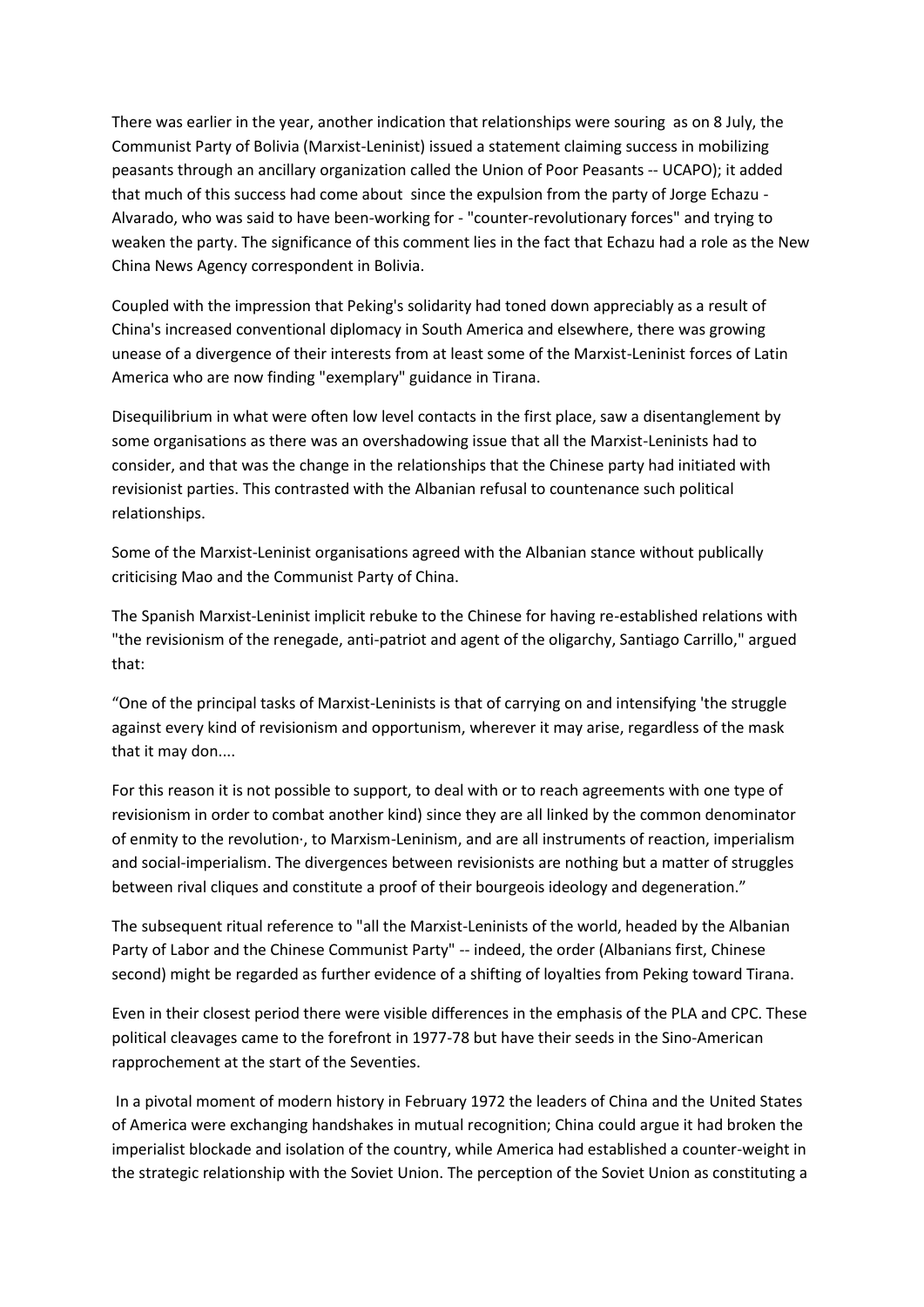major threat to China's security was certainly seen by the American government as offering policy openings.

The Soviet diplomatic push for a system of 'collective security in Asia' fed the Chinese fear of an attempt to isolate China. Li Fenglin, a veteran Chinese diplomat who served in the Chinese Embassy of Russia and East European countries, as well as in the Ministry of Foreign Affairs for 40 years, observed,

From the 1960s to the 1980s, China made several foreign policy adjustments, and the core motive of all these was national security. The question was to decide from which direction the main threat to China was coming. A secret, high-level military report in January 1969 argued,

"The Soviet revisionists have made China their main enemy, imposing a more serious threat to our security than the U.S. imperialists."

That strategic view was adopted and had significant impact on the direction and conduct of Chinese foreign policy. The Soviet leadership was charged with "social imperialism" following the 1968 Warsaw Pact invasion of Czechoslovakia under the justification of the 'Brezhnev doctrine' of protecting the "socialist community" and "limited sovereignty" of its national members. The 1969 border clash provided a strong impetus to rethinking China's geopolitical strategy. It was Mao who used Edgar Snow to convey a private invitation to Nixon to visit. The Albanians claimed to have expressed, in an unanswered letter sent to the CPC (dated August 6 1971), strong disapproval of the new attitude towards the US.

We regard your decision to welcome Nixon in Peking as incorrect and undesirable, we do not approve of, nor do we support it... [it] has many drawbacks and will have negative consequences for the revolutionary movement and our cause. $^{17}$ 

The resentment and brooding mistrust was subterranean: That relations were strained for some time had been something Enver Hoxha had recorded in his diary ; an entry for August 15 1971 reads: "For the International communist movement, of course, this opportunist revisionist line of the Communist Party of China is not good, because it weakens and confuses it. But everything will be overcome." <sup>18</sup>

"In the summer of 1971, Albania, considered the closet ally of China, learned from foreign news agencies the report spread all over the world that Kissinger had paid a secret visit to Peking. Negotiations, which marked a radical change in the Chinese policy, had been held with Kissinger.... China did not deem it necessary to hold preliminary talks with the Party of Labour of Albania and the Government of Albania, too, to see what their opinion was. The Chinese leadership put others before an accomplished fact, thinking they had to obey it without a word."<sup>19</sup>

<sup>&</sup>lt;sup>17</sup> It Is Not Right to Receive Nixon in Beijing. We Do Not Support It

[Enver Hoxha,](http://www.soorma.com/soviet-revisionism-the-most-complete-theory-of-modern-revisionism.html) Selected Works, Vol. IV, The "8 Nëntori" Publishing House, Tirana, 1982

<sup>18</sup> Reflections on China (1979) Tirana. Vol 1: 598

<sup>19</sup> Halliday, Jon (1986) The Artful Albanian: the memoirs of Enver Hoxha London: Chatto & Windus p40